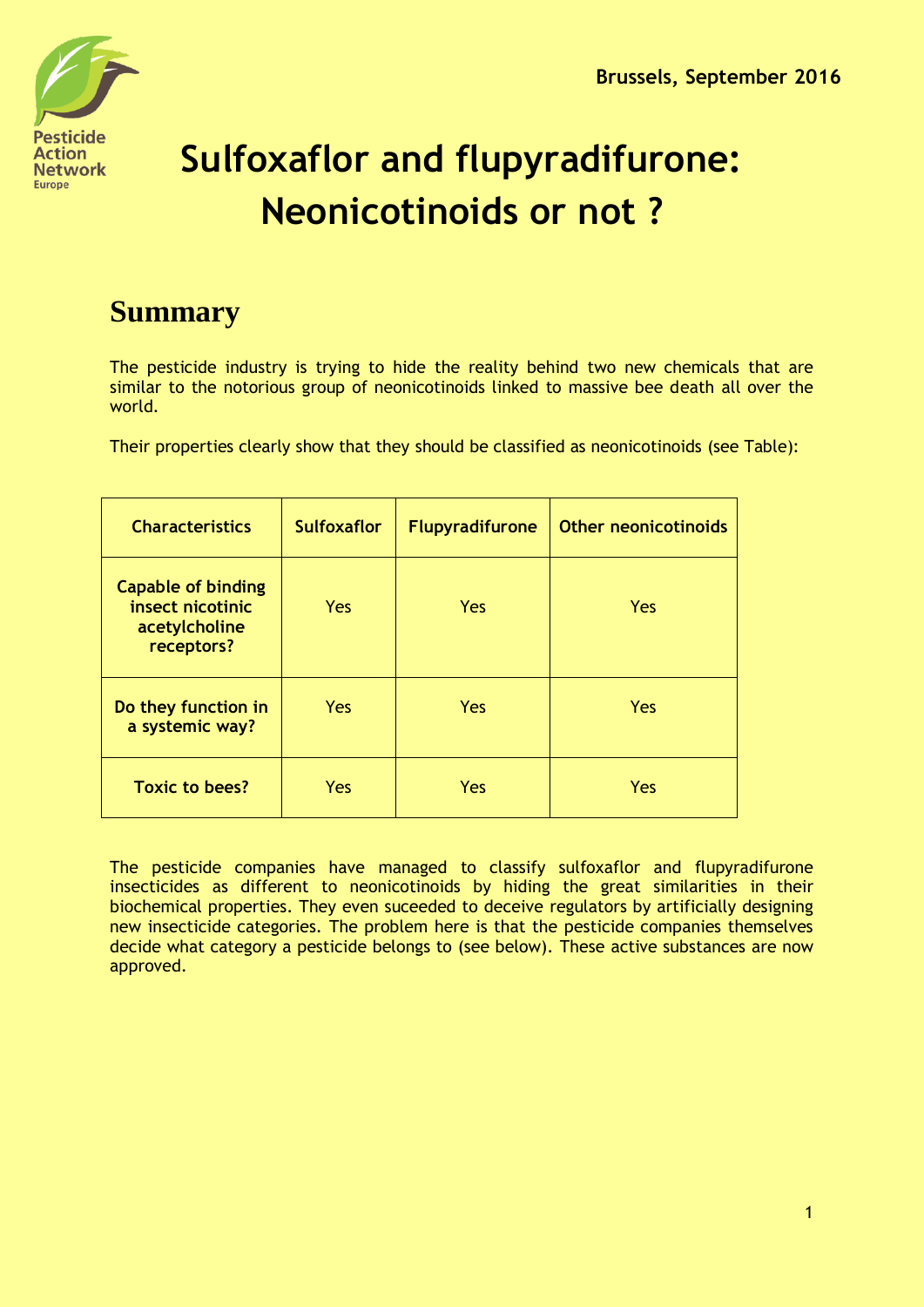#### **Introduction**

Two controversial active substances of insecticides have received an EU authorisation in 2015: sulfoxaflor and flupyradifurone. These insecticides have been presented by their producers as belonging to new chemical groups, namely sulfoximines and butenolides as to avoid classification as neonicotinoids. This assumption is not validated by facts and science, as detailed in this factsheet.

Neonicotinoids currently have a bad reputation worldwide, due to their toxicity to pollinators. Four substances (3 neonicotinoids and one phenylpyrazole) have been partially banned in 2013 due to this toxicity. This might be the reason why sulfoxaflor and flupyradifurone producers created new classes of insecticides…

## **I. IRAC classification**

**Tshla 1** 

Companies producing sulfoxaflor (Dow Agrochemicals) and flupyradifurone (Bayer CropScience) insecticides have each published a scientific article<sup>1</sup> aiming at explaining that these two substances are not neonicotinoids. Their main argument is that there is a difference in chemical structure compared to the insecticides classified as neonicotinoids. Consequently, two new insecticide categories were created by the IRAC (Insecticide Resistance Action Committee): sulfoximine for sulfoxaflor and butenolide for flupyradifurone.

The distinction between sulfoximines, butenolides and neonicotinoids originates from a 2012 classification from the IRAC. This classification is detailed in a publication from Sparks and Nauen 2015<sup>2</sup>. Sparks et al. (2013)<sup>1</sup> refers to this IRAC classification concerning sulfoxaflor (Sparks is a Dow Agrochemical employee) just as Nauen *et al.* (2014)<sup>1</sup> does about flupyradifurone (Nauen is a Bayer Cropscience employee).

| Market <sup>d</sup> value<br>No. of products <sup>c</sup><br>IRAC group<br>Primary site of action/MoA <sup>2</sup><br>Chemical subgroup/exemplifying active<br>1st year <sup>b</sup><br>Nerve and Muscle Targets<br>\$667<br><b>AChE</b> inhibitor<br>1950<br>30<br>1A carbamates<br>\$1794<br>90<br>1944<br>1B organophosphates<br>\$7<br>2A cyclodienes<br>1950<br><b>GGCC</b> antagonist<br>\$801<br>1990<br>2B fiproles<br>\$2777<br><b>VGSC</b> modulator<br>1977<br>30<br>3A pyrethroids and pyrethrins<br>1944<br>3B DDT and analogs<br>S<1<br>\$4650<br>4A neonicotinoids<br>8<br>1990<br>nAChR agonist<br>4<br>1763<br>4B nicotine<br>$\overline{\phantom{a}}$<br>\$8<br>2013<br>4C sulfoximines<br>2014<br>4D butenolides<br>$\overline{\phantom{a}}$ | Modes of action (based on IRAC MoA classification) for current insecticide groups. |  |  |  |  |  |  |  |  |
|-----------------------------------------------------------------------------------------------------------------------------------------------------------------------------------------------------------------------------------------------------------------------------------------------------------------------------------------------------------------------------------------------------------------------------------------------------------------------------------------------------------------------------------------------------------------------------------------------------------------------------------------------------------------------------------------------------------------------------------------------------------------|------------------------------------------------------------------------------------|--|--|--|--|--|--|--|--|
|                                                                                                                                                                                                                                                                                                                                                                                                                                                                                                                                                                                                                                                                                                                                                                 |                                                                                    |  |  |  |  |  |  |  |  |
|                                                                                                                                                                                                                                                                                                                                                                                                                                                                                                                                                                                                                                                                                                                                                                 |                                                                                    |  |  |  |  |  |  |  |  |
|                                                                                                                                                                                                                                                                                                                                                                                                                                                                                                                                                                                                                                                                                                                                                                 |                                                                                    |  |  |  |  |  |  |  |  |
|                                                                                                                                                                                                                                                                                                                                                                                                                                                                                                                                                                                                                                                                                                                                                                 |                                                                                    |  |  |  |  |  |  |  |  |
|                                                                                                                                                                                                                                                                                                                                                                                                                                                                                                                                                                                                                                                                                                                                                                 |                                                                                    |  |  |  |  |  |  |  |  |
|                                                                                                                                                                                                                                                                                                                                                                                                                                                                                                                                                                                                                                                                                                                                                                 |                                                                                    |  |  |  |  |  |  |  |  |
|                                                                                                                                                                                                                                                                                                                                                                                                                                                                                                                                                                                                                                                                                                                                                                 |                                                                                    |  |  |  |  |  |  |  |  |
|                                                                                                                                                                                                                                                                                                                                                                                                                                                                                                                                                                                                                                                                                                                                                                 |                                                                                    |  |  |  |  |  |  |  |  |
|                                                                                                                                                                                                                                                                                                                                                                                                                                                                                                                                                                                                                                                                                                                                                                 |                                                                                    |  |  |  |  |  |  |  |  |
|                                                                                                                                                                                                                                                                                                                                                                                                                                                                                                                                                                                                                                                                                                                                                                 |                                                                                    |  |  |  |  |  |  |  |  |
|                                                                                                                                                                                                                                                                                                                                                                                                                                                                                                                                                                                                                                                                                                                                                                 |                                                                                    |  |  |  |  |  |  |  |  |
|                                                                                                                                                                                                                                                                                                                                                                                                                                                                                                                                                                                                                                                                                                                                                                 |                                                                                    |  |  |  |  |  |  |  |  |

Source: T.C. Sparks, R. Nauen/Pesticide Biochemistry and Physiology 121 (2015) 122–128

The IRAC insecticides classification<sup>2</sup> (see table above) indicates that the fourth group of insecticides corresponds to the nicotinic acetylcholine receptor agonist substances, divided into 4 families: nicotine, néonicotinoïdes, sulfoximines and butenolides.

 $\overline{a}$ 1 [Flupyradifurone: a brief profile of a new butenolide insecticide.](https://www.ncbi.nlm.nih.gov/pubmed/25351824) Nauen R, Jeschke P, Velten R, Beck ME, Ebbinghaus-Kintscher U, Thielert W, Wölfel K, Haas M, Kunz K, Raupach G. Pest Manag Sci. 2015 Jun;71(6):850- 62. doi: 10.1002/ps.3932. Epub 2014 Nov 27.

Sulfoxaflor [and the sulfoximine insecticides: chemistry, mode of action and basis for efficacy on resistant](https://www.ncbi.nlm.nih.gov/pubmed/25149228)  [insects.](https://www.ncbi.nlm.nih.gov/pubmed/25149228) Sparks TC, Watson GB, Loso MR, Geng C, Babcock JM, Thomas JD. Pestic Biochem

Physiol. 2013 Sep;107(1):1-7. doi: 10.1016/j.pestbp.2013.05.014. Epub 2013 Jun 13. Review.<br><sup>2</sup> [IRAC: Mode of action classification and insecticide resistance management.](https://www.ncbi.nlm.nih.gov/pubmed/26047120) Sparks TC, Nauen R. Pestic Biochem Physiol. 2015 Jun;121:122-8. doi: 10.1016/j.pestbp.2014.11.014. Epub 2014 Dec 4.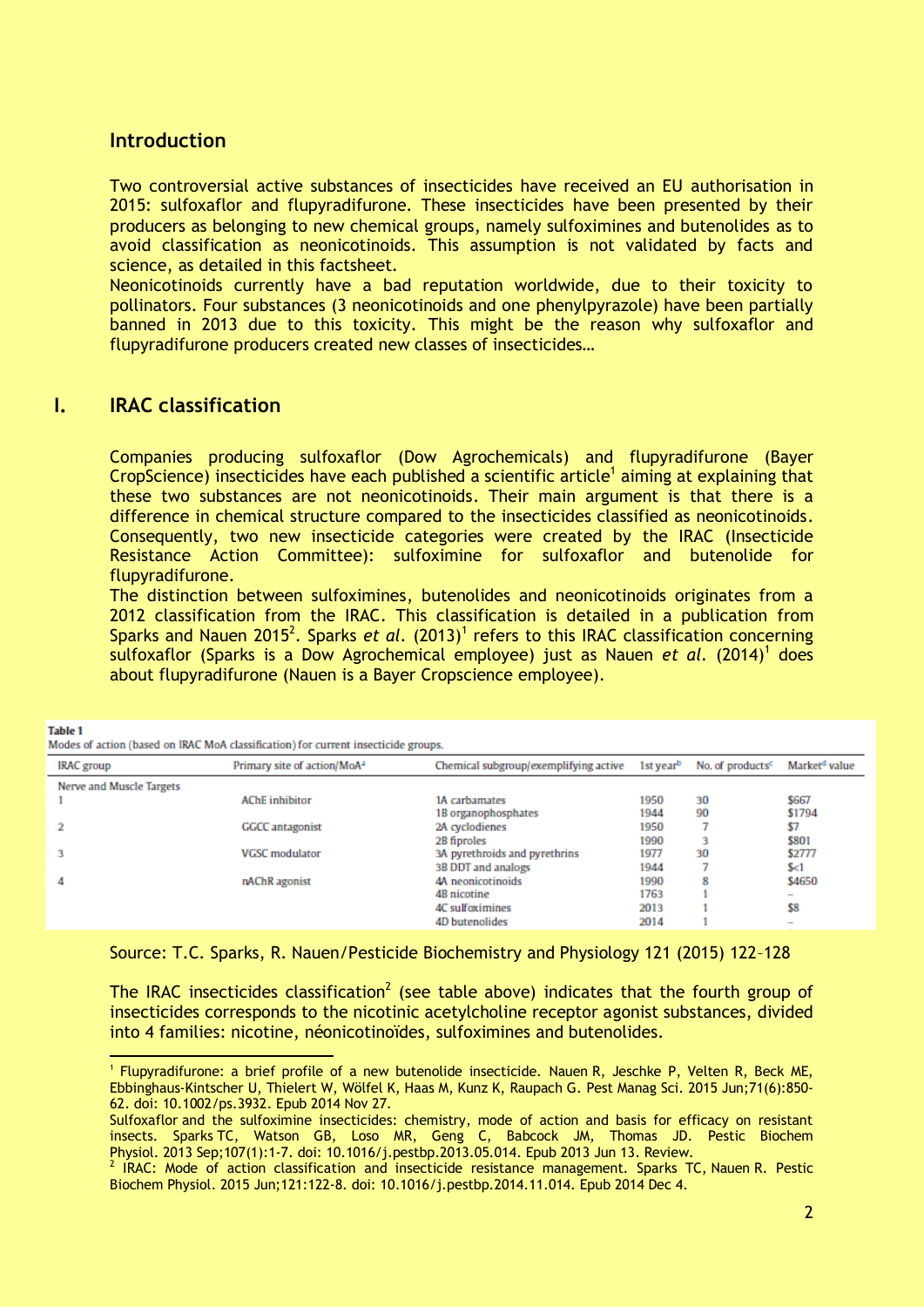IRAC itself indicates that it is the mode of action (as well as its resistance pattern) that defines the category an insecticide belongs to, not the structure<sup>3</sup>. The IRAC was created by CropLife international (the "voice and leading advocates for the plant science industry  $\frac{1}{2}$ ), Dow, and Bayer, all of whom are also active members of the classification committee (named "Mode of action committee")<sup>5</sup>. IRAC members thus seem not to be respecting the rules they created. According to the mode of classification from IRAC<sup>3</sup>, nitroguanidine, cyanoamidines, sulfoximines and butenolides should be "subgroups" of the neonicotinoid insecticides class.

In our view, these two publications, that strongly rely on the work from the IRAC do not aim at increasing scientific knowledge but are communication tools used by companies in order to avoid the "bad reputation" that neonicotinoids currently have. The arguments developed by Dow and Bayer to exclude sulfoximines and butenolides from neonicotinoids are not scientifically relevant as we further detail in this document. These substances are neonicotinoids and must be treated accordingly by risk managers. The risk that those systemic insecticides pose to pollinators and the environment must be recognised and prevented.

In conclusion: the pesticides industry defines itself what category their own insecticide is part of.







-

Nicotine Sulfoxaflor Sulfoxare Sulfoxaflor Flupyradifurone





Clothianidin (N-nitroguanidine) Acetamiprid (N-cyanoamidines)

<sup>&</sup>lt;sup>3</sup> http://www.irac-online.org/documents/new-actives-for-moa-classification-procedure/?ext=pdf

<sup>4</sup> <http://croplife.org/about/> Consultation on 24 February 2016

<sup>5</sup> <http://www.irac-online.org/documents/moa-team-update-2014/?ext=pdf>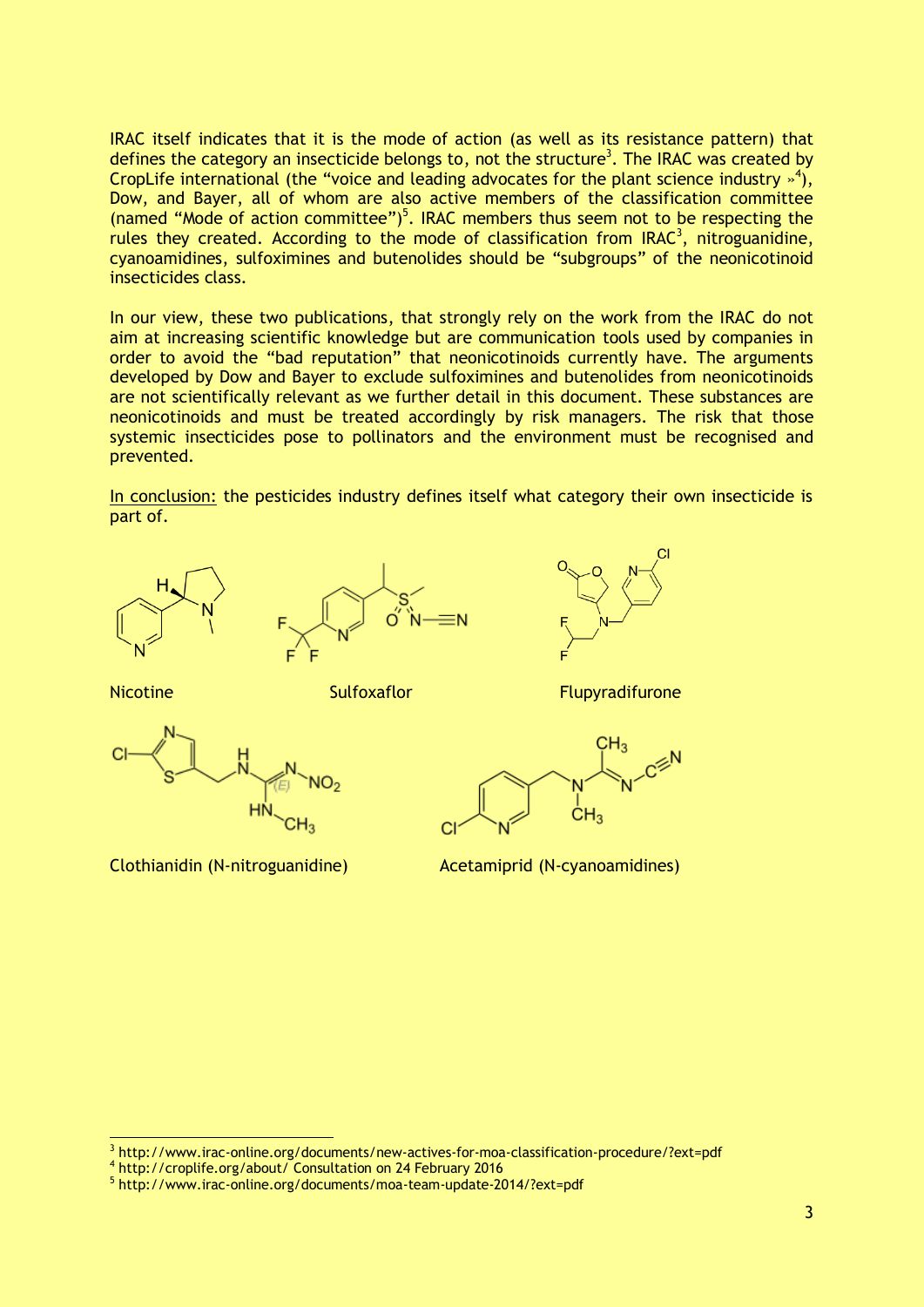#### **II. What is a neonicotinoid ?**

Neonicotinoid: literally, « new nicotine-like substance ». Nicotine has a long history of use in agriculture while imidacloprid (the first industrial neonicotinoid) was developed in Japan in  $1985<sup>6</sup>$ .

Despite of its frequent use in scientific literature, in the press or in politics, there is no clear scientific definition of the term "neonicotinoid".

Yamamoto and Casida (1999)<sup>7</sup> wrote "« *Nicotinoid insecticides* » is the terminology used *(…) to include nicotine and the synthetic analogs of discernable structural and conformational similarities and the same mode of action in insects". The authors then explain that "subsequent chemical structures become increasingly dissimilar from the nicotine and imidacloprid prototypes. "Neonicotinoids" as a term emphasized the relationship to nicotine and implied their improved properties (...)."*

According to the authors, it is thus not surprising that neonicotinoids become more and more dissimilar to nicotine with the creation of new molecules. Indeed, 17 years after Yamamoto and Casida's publication, the examination of the chemical structure of all official neonicotinoids<sup>8</sup> confirms their assertion.

Structurally, nicotine is composed of two rings: a hexagonal pyridine and a pentagonal pyrrolidine. None of these rings can be considered a characteristic of neonicotinoids as the previously existing neonicotinoids do not always present them. Neonicotinoids differ in their molecular structure among themselves as well as with nicotin. What makes neonicotinoids different from nicotin, is their selective toxicity to insects, due to their different binding mode with the acetylcholine receptor. This selectivity can be obtained with different molecular structures and chemical compositions. Neonicotinoids' insecticidal properties thus do not rely on a conserved structure.

Furthermore, among official neonicotinoids, there are already 2 different families based on their structure: the N-nitroguanidines (imidacloprid, clothianidin and thiamethoxam) and the N-cyanoamidines (acetamiprid and thiacloprid)<sup>9</sup>.

The link between neonicotinoids is their mode of action (agonists of nicotinic acetylcholine receptors) and their systemicity, not their structure. The definition of a neonicotinoid could thus be: "Synthetic and systemic molecule with a mode of action comparable to that of nicotine (agonist of nicotinic acetylcholine receptors)". Thus, "neonicotinoid" does not refer to a specific chemical family but rather to a superfamily of nicotine-like insecticides.

In conclusion: neonicotinoid is a superfamily that comprises several chemical families such as nitroguanidines and cyanoamidines, sulfoximines and butenolides.

 6 Source : Bayer website :

http://www.seedgrowth.bayer.com/explore/100%20years%20of%20innovation/imidacloprid

**<sup>7</sup>** Nicotinoid Insecticides and the Nicotinic Acetylcholine Receptor, Yamamoto and Casida, 1999

 $8$  « Official neonicotinoids » refers to the active substances classified as such.

<sup>9</sup> [Molecular features of neonicotinoid pharmacophore variants interacting with the insect nicotinic](https://www.ncbi.nlm.nih.gov/pubmed/19178134)  [receptor.](https://www.ncbi.nlm.nih.gov/pubmed/19178134) Ohno I, Tomizawa M, Durkin KA, Naruse Y, Casida JE, Kagabu S. Chem Res Toxicol. 2009 Mar 16;22(3):476-82. doi: 10.1021/tx800430e.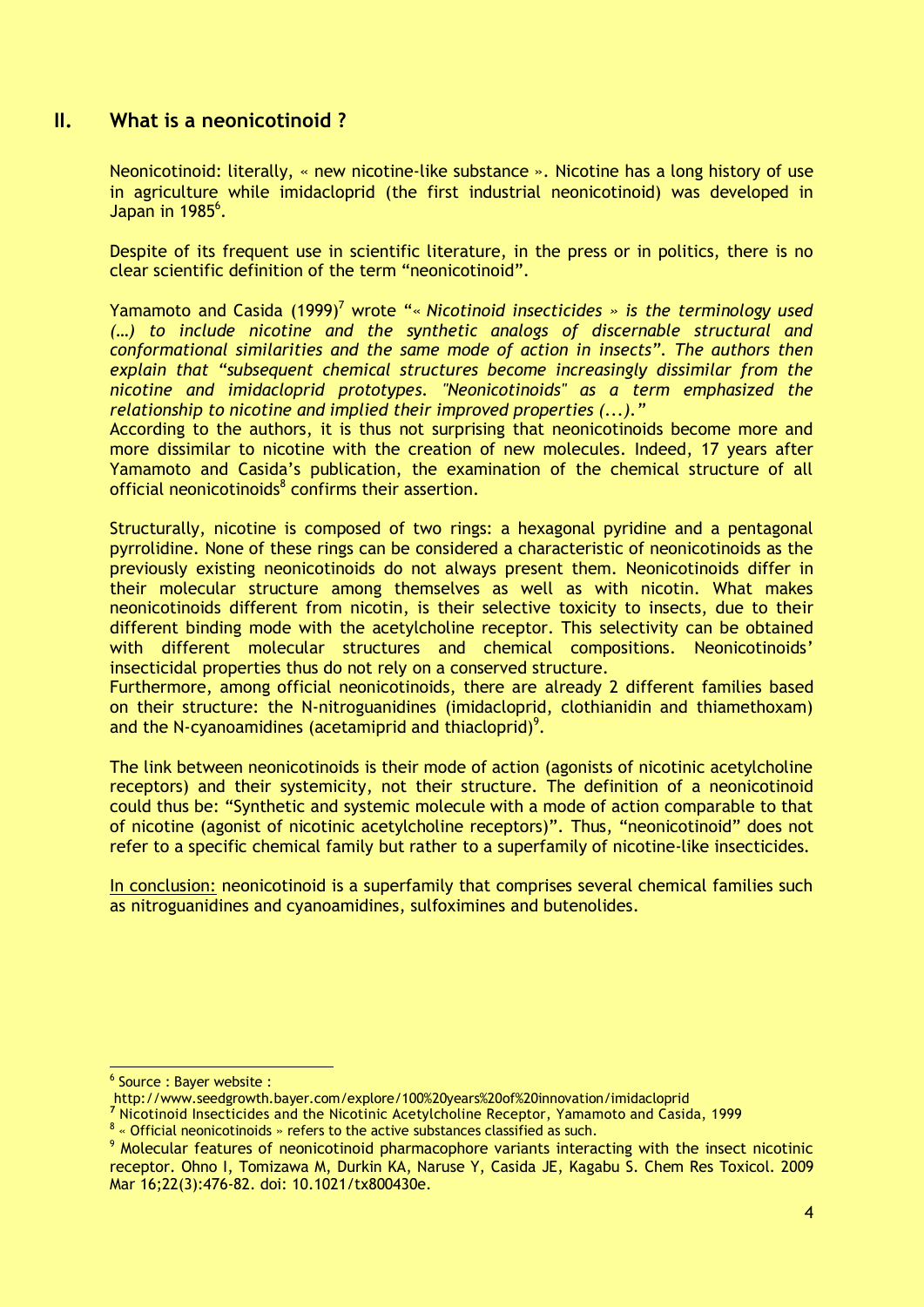## **III. Sulfoxaflor and neonicotinoids**

-

Sparks et al. (2013)<sup>1</sup> explain in detail why sulfoxaflor cannot be categorised a neonicotinoid (§2.2). However, none of their arguments are coherent:

- 1. Following the authors, chemicals presenting the same mode of action can belong to different chemical families (e.g. carbamates, organophosphates). It is actually the same for the subdivision of neonicotinoids in 2 structure-based families: N-cyanoamidines and Nnitroguanidines. But these 2 subgroups are still bound by a similar mode of action and are classified as neonicotinoids, following the IRAC rules of classification. Sulfoximine and butenolides should thus be classified as neonicotinoids as well.
- 2. The authors state that "It is the presence of this sp3 nitrogen in association with a conjugated electron withdrawing group that led to the definition of ''neonicotinoid'' [13– 14]". In the references provided for this assertion<sup>10</sup>, it is not written anywhere that a neonicotinoid is defined by the sp3 nitrogen. The authors of these publications explain the characteristics of neonicotinoids: high affinity for acetylcholine receptors and they explain the molecular features that lead to this affinity. They do not provide a definition of what a neonicotinoid is and what it should be as Sparks *et al.* imply. Thus Sparks et al. provided misleading information by referencing publications that do not support their premise.
- 3. Basing their findings on IRAC classification is also irrelevant, as explained before: it is unacceptable for the industry to design its own classification rules. Further, the authors refer to themselves to justify the classification. This is not scientifically acceptable.
- 4. The authors indicate that sulfoxaflor currently does not present cross resistance with other neonicotinoids. However, among official neonicotinoids, cross resistance is not a criterion for classification. For example, Roditakis *et al.* (2011) discovered a neonicotinoid resistance pathway in silverleaf whitefly (*Bemisia tabaci*). It resisted to imidacloprid (Nnitroguanidine) as well as to clothianidin (N-nitroguanidine) and thiacloprid (Ncyanoamidine) but not acetamiprid (N-cyanoamidine) or thiamethoxam (N-nitroguanidine).
- 5. Dow competitor Syngenta published an article indicating that sulfoxaflor is a neonicotinoid (Cutler *et al.* 2013)<sup>11</sup>.
- 6. Finally, in the conclusions of a court case opposing environmental NGOs and the US Environmental Protection Agency, the US Court of Appeal for the Ninth Circuit states: "Sulfoxaflor (…)is currently the only member of a subclass of neonicotinoids called sulfoximines"<sup>12</sup>.

In conclusion: sulfoxaflor has the same mode of action as nicotine, it is systemic, it is thus a neonicotinoid.

<sup>10</sup> Structure-Activity Relationships of Nicotinoids and Imidacloprid Analogs. Tomizawa M. and Yamamoto I. J. Pesticide Sci. 18, 91-98 (1993)

Nicotine to nicotinoids: 1962–1997, in: I. Yamamoto, J.E. Casida (Eds.), Nicotinoid Insecticides and the Nicotinic Acetylcholine Receptor, Springer, New York, 1999, pp. 3–27.

 $11$  [Investigating the mode of action of](http://www.ncbi.nlm.nih.gov/pubmed/23112103) sulfoxaflor: a fourth-generation neonicotinoid. Cutler P, Slater R, Edmunds AJ, Maienfisch P, Hall RG, Earley FG, Pitterna T, Pal S, Paul VL, Goodchild J, Blacker M, Hagmann L, Crossthwaite AJ. Pest Manag Sci. 2013 May;69(5):607-19. doi: 10.1002/ps.3413. Epub 2012 Oct 30.

<sup>12</sup> http://cdn.ca9.uscourts.gov/datastore/opinions/2015/09/10/13-72346.pdf